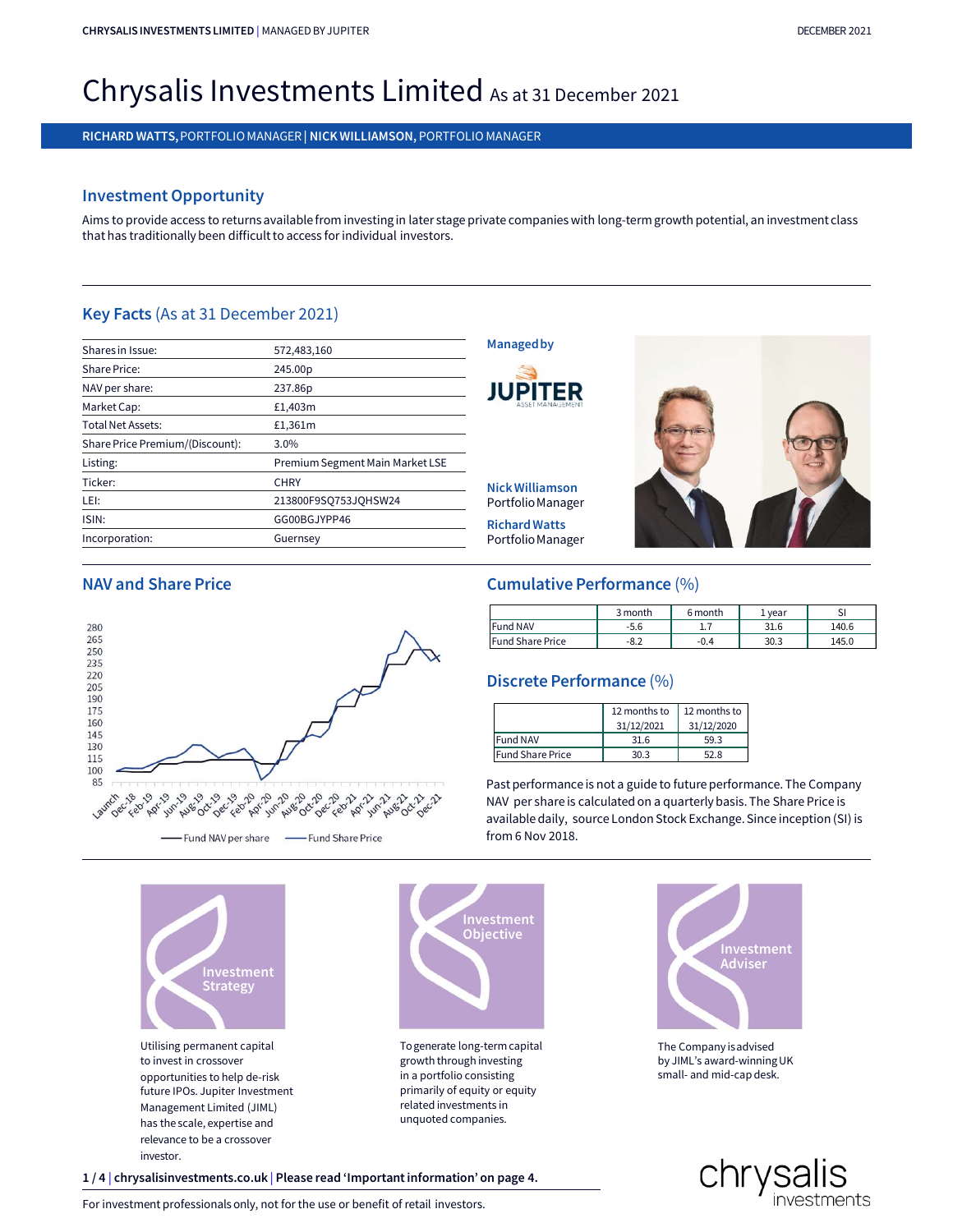# CHRYSALIS INVESTMENTS LIMITED | MANAGED BY JUPITER<br>Christian December 2021 chrysalis investments limited | managed by jupiter<br>Chrysalis Investments Limited As at 31 December 2021<br>Richard Watts, portfolio manager | nick williamson, portfolio manager CHRYSALIS INVESTMENTS LIMITED | MANAGED BY JUPITER<br>Chrysalis Investments Limited & S at 31 December 2021<br>RICHARD WATTS, PORTFOLIO MANAGER | NICK WILLIAMSON, PORTFOLIO MANAGER

# **Overview**

The NAV per ordinary share decreased by 5.6% to 237.86p through Q4 and the NAV of the company stands at £1.36 billion as at 31 December 2021. The aggregate trading performance of the portfolio over the period remains robust but valuations of growth companies across global stock markets came under pressure over the quarter. While this has had some impact on valuations of certain portfolio companies, in a number of cases the rates of growth being exhibited by the company's investments have offset any valuation compression.

# Portfolio Commentary

The company raised approximately £60 million in December 2021. Some of these proceeds were deployed into follow-on investments, as indicated during the fund raise. In November, the Company invested approximately £12.5 million in Sorted Group Limited to continue to expand the company's offering and to support growth; and in December, the Company invested an extra £15 million in Smart Pension Limited, where an opportunity arose to acquire a further stake, which the Investment Adviser decided to pursue due to the performance of the company since initial investment. **Portfolio Commentary**<br>The company raised approximately £60 million in December 2021. Some of these proceeds were deployed into follow-on investments,<br>as indicated during the fund raise. In November, the Company invested a

Post period end, the Company completed the sale of Embark to Lloyds Banking Group plc which represents a key milestone, the Company's first full realisation. As of 18 February, the company has approximately £65m of cash available. In addition, the Company also Highlights include:

- Wise released a Q3 trading update (calendar Q4) on 19 January which was stronger than expected. Revenues increased +34% over the period to c£150m, which was c8% ahead of market expectations, and we were encouraged by the fact that management increased its full-year revenue guidance to +30% (from mid-to-high twenties at the interim stage)
- Another one of our listed assets, Revolution Beauty, also released a positive trading update in January which covered the key Christmas trading period. From 1st November to 31st December 2021, revenues increased +41% which was in line with market expectations. Revolution Beauty's direct-to-consumer division has also been performing well and revolutionbeauty.com sales grew +50% through December
- Despite a very strong comparison period, Klarna reported robust rates of organic growth through Q3 2021. Global GMV volume Q3 YTD of \$57.3bn represents a growth rate of +62.8% year-on-year and the US, which is Klarna's fastest growing market, has generated over 300% GMV growth YTD with customer numbers exceeding 21 million.
- Starling Bank released a very positive update covering FY21 and continues to be a stand-out performer within the portfolio. As of early January, Starling has opened over 2.7 million accounts to date, including 475,000 accounts for small and medium-sized enterprises and the company's UK SME market share now tops seven per cent, almost half of Barclays' market share. The deposit base now stands at £8.4 billion, up from £4.8 billion in December 2020, and lending has increased from £1.9 billion to £3.1 billion over the same period. • Despite a very strong comparison period, Klarna reported robust rates of organic growth through Q3 2021. Global GMV volume Q3<br>
YTD of \$57.3bn represents a growth rate of +62.8% year-on-year and the US, which is Klarna's
- dollars in revenue and 5,000 employees in 2021 which we view as a landmark achievement. There has been speculation that the company may consider an IPO and David Jones (CEO) publicly stated that 'this is one option along with another funding round, or major game-changing acquisition'
- Post period-end, the Company confirmed the sale of its shareholding in Embark Group Limited to Scottish Widows Group, a subsidiary of Lloyds Banking Group plc. The Company received net cash proceeds of £57.2m for the sale, which represents a cash-oncash return of 2.1x from the date of the Company's initial investment in July 2019

# **Outlook**

Conditions in the private growth market remain buoyant, with minimal evidence that the turmoil in stock markets is feeding through into significant curtailment of demand for high-quality assets, underpinning our view that investment horizons are longer than those of public market participants. With a robust liquidity position and a number of major positions in the portfolio demonstrating strong growth, we are confident in the ability of Chrysalis to drive meaningful NAV growth in the medium-term. subsidiary of Lloyds Banking Group plc. The Company received net cash proceeds of £57.2m for the sale, which represe<br>
cash return of 2.1x from the date of the Company's initial investment in July 2019<br>
Outlook<br>
Conditions For investment professionals only, not for the use or benefit of retail investors.<br>For investment professionals in the private growth market remain buoyant, with minimal evidence that the turmoil in stociation sin the priv



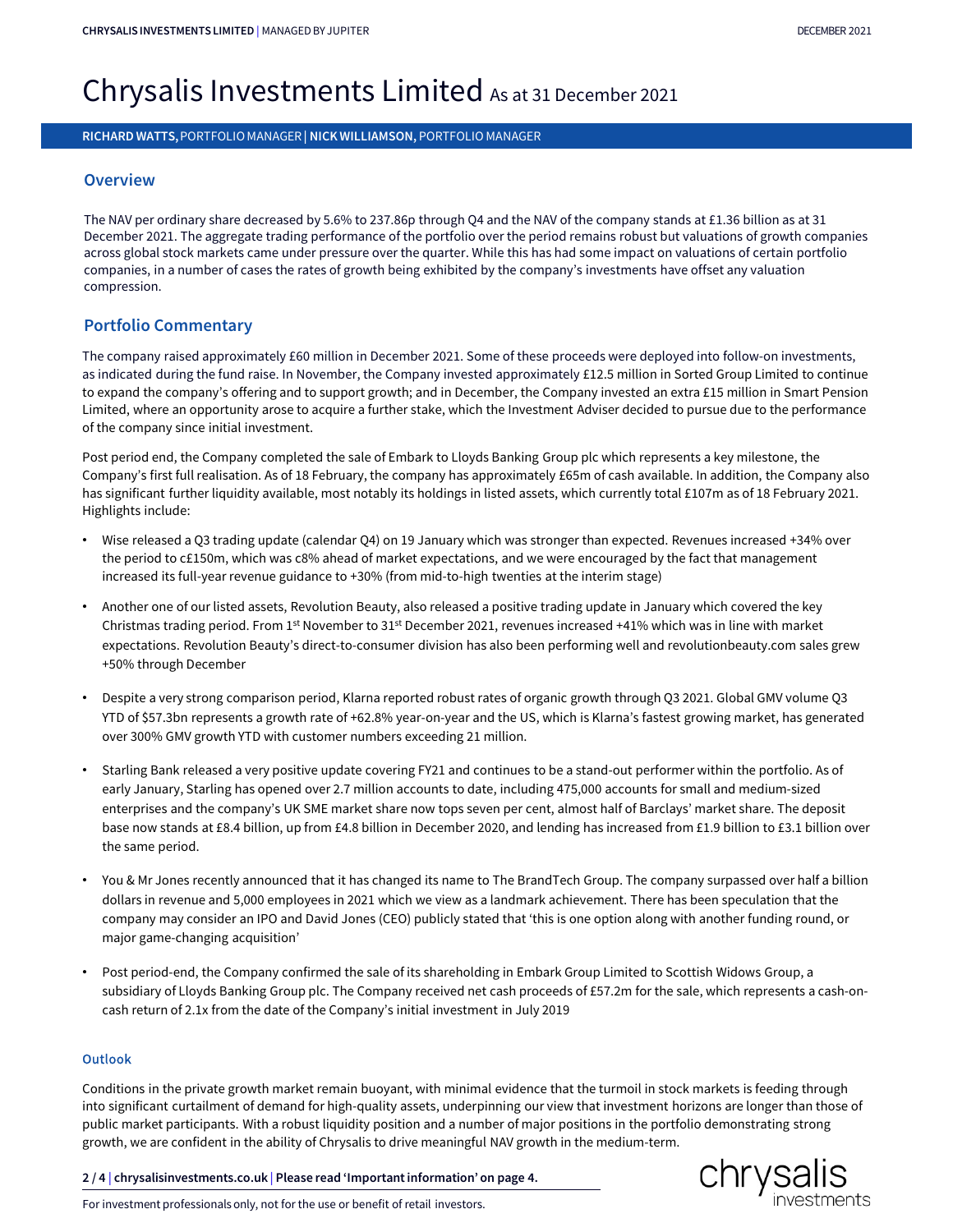# CHRYSALIS INVESTMENTS LIMITED | MANAGED BY JUPITER<br>Christian December 2021 chrysalis investments limited | managed by jupiter<br>Chrysalis Investments Limited As at 31 December 2021<br>Richard Watts, portfolio manager | nick williamson, portfolio manager CHRYSALIS INVESTMENTS LIMITED | MANAGED BYJUPITER<br>Chrysalis Investments Limited As at 31 December 2021<br>RICHARD WATTS, PORTFOLIO MANAGER | NICK WILLIAMSON, PORTFOLIO MANAGER<br>Ton Usediance



# Holdings Details (As at 31 December 2021)

| Wise                   | Platform payments business that aims to reduce fees associated with FX                                                                                                                               |  |  |  |
|------------------------|------------------------------------------------------------------------------------------------------------------------------------------------------------------------------------------------------|--|--|--|
| <b>Secret Escapes</b>  | Travel company that helps hotels minimise unsold inventory                                                                                                                                           |  |  |  |
| The Hut Group          | E-commerce business with proprietary technology platform powering sales of its own and third-party brands online                                                                                     |  |  |  |
| Graphcore              | Leading artificial intelligence processor business, which has developed the Intelligent Processing Unit and the related<br>software toolchain                                                        |  |  |  |
| <b>Growth Street</b>   | Innovative P2P lending product targeted at SMEs, replacing overdrafts and invoice factoring                                                                                                          |  |  |  |
| <b>Starling Bank</b>   | Digital challenger bank that delivers financial services to retail and SMEs                                                                                                                          |  |  |  |
| <b>Embark Group</b>    | Full-scale retirement solutions provider, with platform, investment wrap, e-SIPP, SIPP, SSAS, fund research and<br>employee benefits consulting capabilities                                         |  |  |  |
| <b>Klarna</b>          | A leading global payments company that provides direct payments, pay after delivery options and instalment plans for<br>customers online                                                             |  |  |  |
| <b>Sorted Group</b>    | A global Software as a Service (SaaS) company that has developed a Delivery Management Platform which allows<br>retailers (both digital and physical) to effectively manage their delivery / returns |  |  |  |
| wefox                  | Europe's largest digital insurance platform with significant existing scale in Germany, Austria and Switzerland                                                                                      |  |  |  |
| <b>Featurespace</b>    | Featurespace is a world leader in financial crime risk management. The company utilises real time machine learning<br>software risk scores events in 180 countries to reduce Fraud and AML           |  |  |  |
| You & Mr Jones         | A digital advertising and marketing services holding company that enables marketers to build their brands better,<br>faster and cheaper by using technology                                          |  |  |  |
| <b>Smart Pension</b>   | A provider of workplace and automatic enrolment pension schemes for SMEs                                                                                                                             |  |  |  |
| <b>Deep Instinct</b>   | A US cybersecurity company                                                                                                                                                                           |  |  |  |
| <b>Cognitive Logic</b> | Data collaboration platform                                                                                                                                                                          |  |  |  |
| <b>Tactus</b>          | Leading supplier of custom gaming PCs, components and accessories                                                                                                                                    |  |  |  |
|                        | <b>Revolution Beauty</b> UK based beauty company                                                                                                                                                     |  |  |  |
|                        | 3/4 chrysalisinvestments.co.uk Please read 'Important information' on page 4.                                                                                                                        |  |  |  |
|                        | For investment professionals only, not for the use or benefit of retail investors.                                                                                                                   |  |  |  |